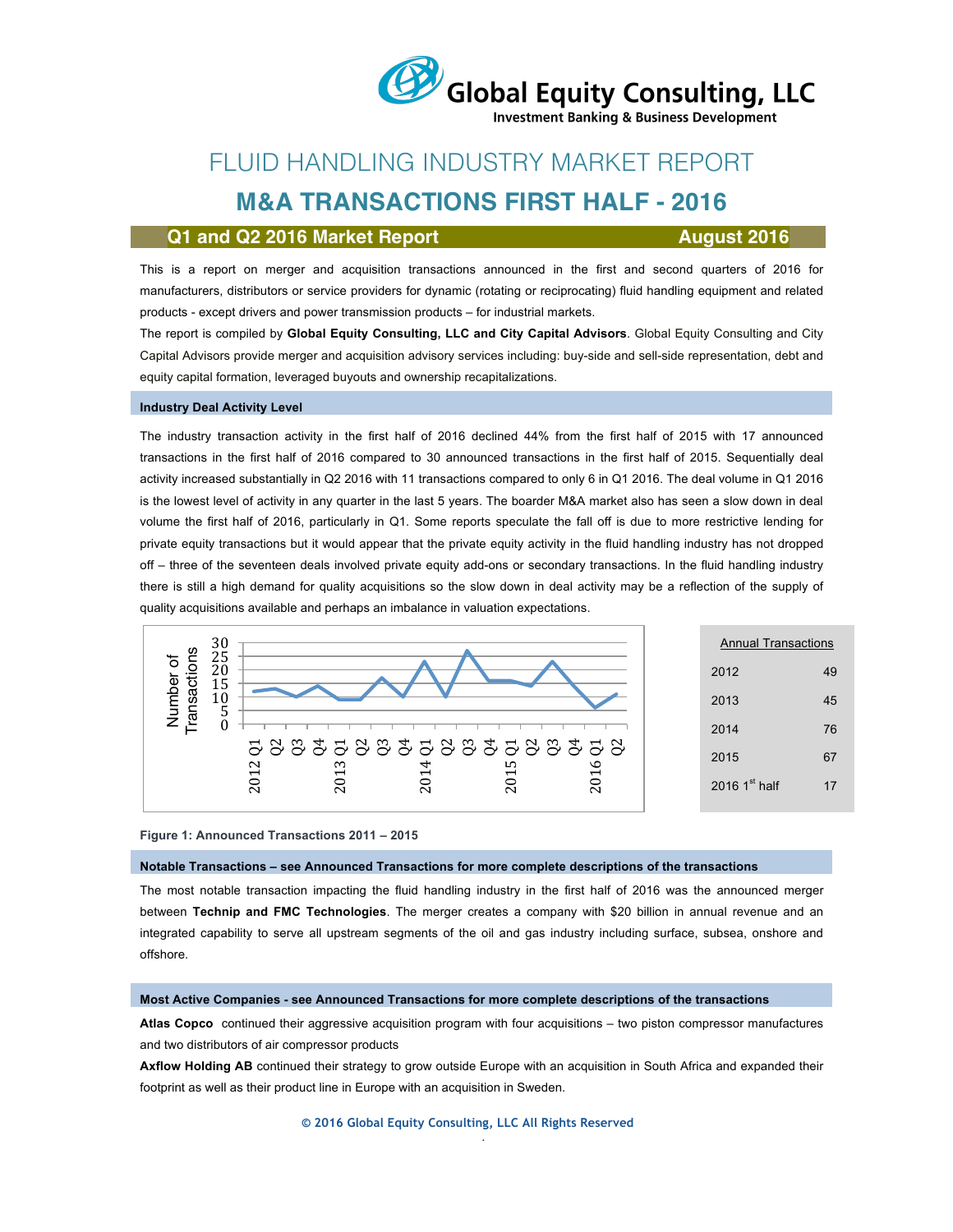## Announced Transactions

| Company                                          | <b>Deal</b>                                              | <b>Date</b><br>(2016) | Comments                                                                                                                                                                                                                                                                                                                                                                                                                                                                                                                                  | Enterprise<br>Value                                   |
|--------------------------------------------------|----------------------------------------------------------|-----------------------|-------------------------------------------------------------------------------------------------------------------------------------------------------------------------------------------------------------------------------------------------------------------------------------------------------------------------------------------------------------------------------------------------------------------------------------------------------------------------------------------------------------------------------------------|-------------------------------------------------------|
| <b>Applied Industrial</b><br><b>Technologies</b> | <b>Acquires Seals</b><br><b>Unlimited</b><br>(Canada)    | June                  | Applied Industrial Technologies (NYSE: AIT) has acquired Seals<br>Unlimited, a distributor of sealing, fastener and hose products,<br>located in Burlington, Ontario. In addition, the company provides<br>engineering support and consulting services in a variety of<br>industries, including power generation, water filtration, steel,<br>aerospace and plastics. Founded in 1971, Seals Unlimited and its<br>team of 15 associates operate from a single location.                                                                   |                                                       |
| <b>Atlas Copco</b>                               | <b>Acquires FIAC</b>                                     | January               | FIAC is based in Bologna, Italy, and has about 400 employees.<br>The company offers a broad range of piston compressors, air<br>treatment products, and spare parts. Founded in 1977, FIAC has<br>production sites in Italy, China and Brazil, and sells into more<br>than 110 countries. It had revenues in 2014 of about MEUR 70<br>(\$89.3 million).                                                                                                                                                                                   |                                                       |
| <b>Atlas Copco</b>                               | <b>Acquires Scales</b><br>Industrial<br>Technology, Inc. | April                 | Scales Industrial Technologies is based in Carle Place, New<br>York, and operates in the Northeastern region of the U.S. The<br>company has about 180 employees. The business is focused on<br>distribution, service and rental of compressors and air treatment<br>systems for use in such areas as manufacturing and<br>construction.                                                                                                                                                                                                   |                                                       |
| <b>Atlas Copco</b>                               | <b>Acquires Kohler</b><br><b>Druckluft</b>               | May                   | Kohler Druckluft is based in Eschen, Liechtenstein, with<br>operations also in Austria and Switzerland. The company has<br>about 30 employees. The company is an authorized Atlas Copco<br>compressor distributor and specializes in selling, renting out and<br>servicing industrial air compressors and air treatment systems.                                                                                                                                                                                                          |                                                       |
| <b>Atlas Copco</b>                               | Acquires<br><b>Schneider</b><br><b>Druckluft GmbH</b>    | June                  | Schneider Druckluft, a designer and producer of compressed air<br>solutions is based in Reutlingen near Stuttgart, Germany, and<br>has about 110 employees. It also has offices in the Czech<br>Republic and Slovakia. The company focuses mainly on piston<br>compressors but offers a wide range of related products and<br>services. It had revenues in 2015 of around MEUR 27 (\$28.8)<br>million).                                                                                                                                   |                                                       |
| <b>AxFlow Holding AB</b>                         | Acquires AQS<br><b>Liquid Transfer</b><br>Ltd.           | February              | AxFlow Holding, based in Stockholm Sweden, has acquired the<br>majority share in AQS Liquid Transfer, an importer and distributor<br>of pumps in South Africa. The growth initiative is in line with<br>AxFlow's strategy to expand its business outside Europe. AQS<br>was formed in 1994 in Pretoria and from its 8 branches provides<br>a nationwide sales and pump repair service. AQS serves the<br>mining industry, utilities and agriculture. Annual sales exceed 140<br>MZAR (\$10.5 million) and the number of employees is 103. |                                                       |
| <b>AxFlow Holding AB</b>                         | <b>Acquires Esspump</b><br>AВ                            | June                  | AxFlow, extends its product portfolio and Swedish market<br>coverage with the acquisition of Esspump AB. AxFlow represents<br>a number of pump manufacturers including: Mono, Nash,<br>Waukesha, Hermetic, Blackmer and Maag. With the addition of<br>Esspump, the product range is extended to also include<br>equipment from Wilden, Almatec, OBL, Mouvex, System One<br>and Quattroflow.                                                                                                                                               |                                                       |
| <b>Bilfinger SE</b>                              | Divests Water<br><b>Technology</b><br><b>Division</b>    | February              | The engineering and services group Bilfinger is selling its Water<br>Technologies division (now Aqseptence Group). The buyer is<br>Chinese company Chengdu Techcent Environment Group.<br>Bilfinger's net proceeds from the sale will amount to<br>approximately €200 million. In the Water Technologies division,<br>with about 1,600 employees generated an output volume of<br>approximately €300 million (\$320 million) in 2015.                                                                                                     | €200 million<br>(\$213<br>million)<br>0.7x<br>revenue |
| <b>Cimarron Energy</b>                           | <b>Acquires Diverse</b><br><b>Energy Systems</b>         | February              | Cimarron Energy has acquired substantially all of the assets of<br>Diverse Energy Systems. The integration of the business<br>interests of Cimarron and Diverse are part of Cimarron's strategic<br>plan to create a single source supplier of production, processing,<br>and environmental equipment and related services for customers<br>in the upstream and midstream oil and gas markets.                                                                                                                                            |                                                       |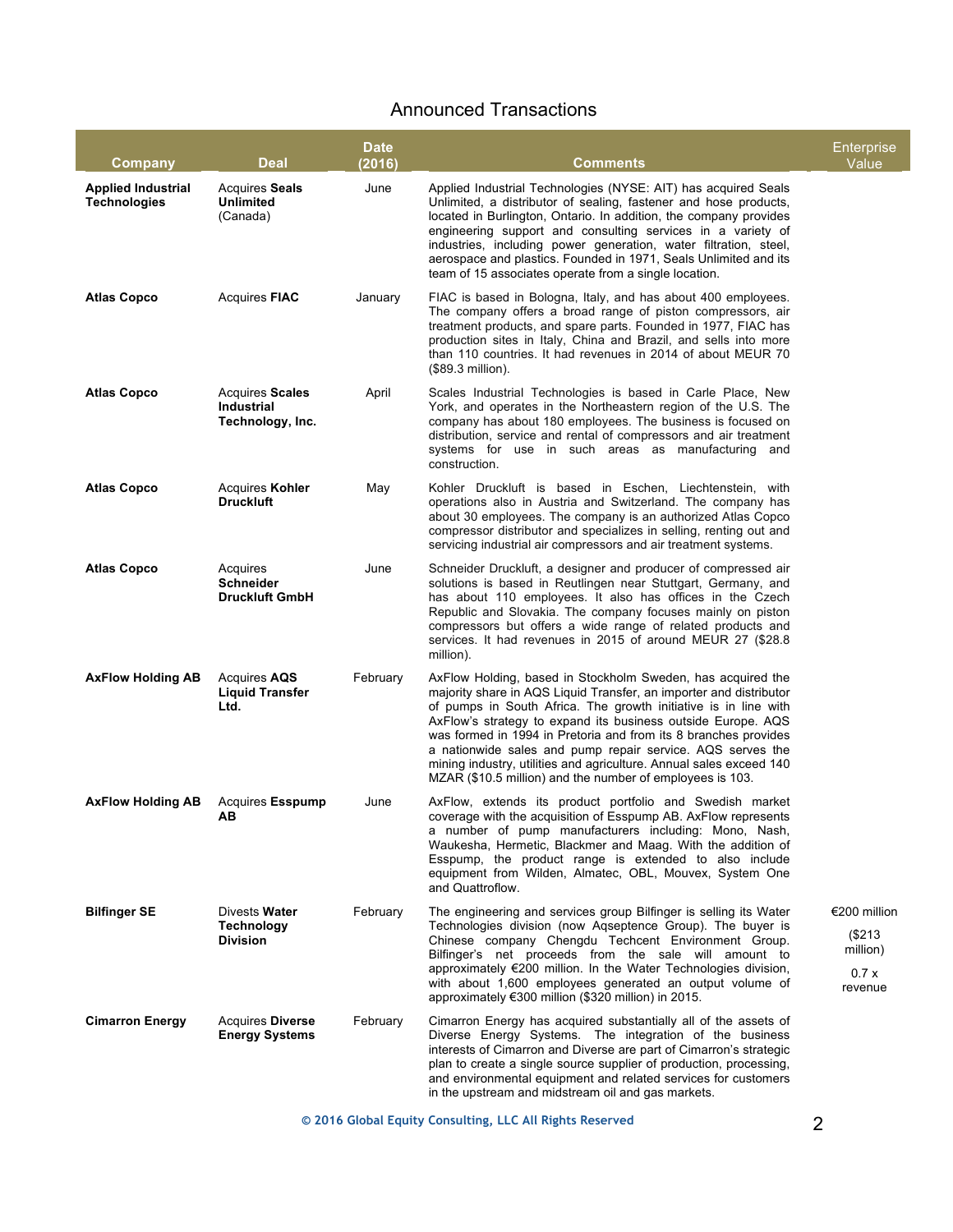### Announced Transactions

| Company                              | Deal                                                     | <b>Date</b><br>(2016) | Comments                                                                                                                                                                                                                                                                                                                                                                                                                                                                                                                                                                    | Enterprise<br>Value                                    |
|--------------------------------------|----------------------------------------------------------|-----------------------|-----------------------------------------------------------------------------------------------------------------------------------------------------------------------------------------------------------------------------------------------------------------------------------------------------------------------------------------------------------------------------------------------------------------------------------------------------------------------------------------------------------------------------------------------------------------------------|--------------------------------------------------------|
| Now, Inc.                            | <b>Acquires Power</b><br>Service, Inc.                   | April                 | NOW Inc. (NYSE:DNOW) announced that it has entered into an<br>agreement to purchase Power Service, Inc. Founded in 1954,<br>Power Service provides rotating and process equipment<br>engineering, design, installation, fabrication and service solutions<br>for the oil and gas market as well as the mining, power<br>generation and general industrial industries. Power Service<br>operates in 14 locations. Power Service employs approximately<br>400 employees.                                                                                                      |                                                        |
| <b>Ohio Transmission</b><br>Corp.    | Acquires PumpTek<br><b>LLC</b>                           | January               | Ohio Transmission Corporation, an industrial equipment service<br>provider and distributor headquartered in Columbus, Ohio,<br>announces the acquisition of PumpTek. The team at PumpTek,<br>LLC, headquartered in Monroe, Ohio, specializes in pumps with<br>seal-less technology.                                                                                                                                                                                                                                                                                         |                                                        |
| <b>Parker Hannifin</b><br>Corp.      | <b>Divests Nichols</b><br><b>Portland</b>                | March                 | Altus Capital Partners, an investment firm focused on middle<br>market manufacturing companies in the U.S., announced the<br>acquisition of Nichols Portland a division of Parker Hannifin<br>Corporation. Nichols Portland is a designer and manufacturer of<br>precision powder metal fixed and variable displacement gears<br>including gerotor gears and smart pumps for automotive and on-<br>off highway and other industrial markets.                                                                                                                                |                                                        |
| <b>Technip SA</b>                    | Merges with FMC<br>Technologies, Inc.                    | May                   | Technip (Euronext: TEC) and FMC Technologies, Inc. (NYSE:<br>FTI) announced the companies will combine. The combined<br>company will be called TechnipFMC. The combined company will<br>offer a new generation of comprehensive solutions in subsea,<br>surface and onshore/offshore segments. With more than 49,000<br>employees operating in over 45 countries, TechnipFMC<br>generated 2015 combined revenue of approximately \$20 billion<br>and combined 2015 EBITDA of approximately \$2.4 billion.                                                                   |                                                        |
| <b>Wajax Industrial</b><br>Component | <b>Acquires Wilson</b><br>Machine Co. Ltd.               | April                 | Wajax, a Canadian industrial products distributor and service<br>provider, has acquired the assets of Montreal-based Wilson<br>Machine Co. Ltd ("Wilson"). Founded in 1913, Wilson provides<br>the repair of precision rotating machinery and gearboxes. Wilson<br>estimates it has custom designed, overhauled and serviced more<br>than 10,000 gearboxes to date. Wilson has annual sales of C\$6.0<br>million (\$4.5 million).                                                                                                                                           | C\$5.0 million<br>$($3.7$ million)<br>0.8 x<br>Revenue |
| Wärtsilä Corp.                       | Acquires American<br><b>Hydro</b>                        | June                  | Wärtsilä announces that it has acquired the USA and Canada<br>based company Weir American Hydro from the Weir Group plc.<br>American Hydro is a supplier and installer of large equipment<br>upgrades and servicing for the hydroelectric and water<br>distribution industries, specializing in consultancy, design and<br>precision performance enhancements for hydro-turbines and<br>pumps. With its headquarters in York, Pennsylvania, USA and a<br>service center in Montreal, Canada, they currently employ 241<br>people, with net sales of \$45.6 million in 2015. |                                                        |
| <b>Wilo SE</b>                       | <b>Acquires GVA</b>                                      | May                   | Pump and pump system manufacturer WILO SE is expanding its<br>sewage technology business and taking over GVA (Gesellschaft<br>für Verfahren der Abwassertechnik GmbH & Co. KG) with<br>retroactive effect from 1 January 2016. GVA, with headquarters<br>in Wülfrath and a production site in Sangerhausen (Saxony-<br>Anhalt), is a German company specializing in system technology<br>and system components for biological sewage treatment.                                                                                                                             |                                                        |
| <b>Wood Group</b>                    | <b>Acquires SVT</b><br>Engineering<br><b>Consultants</b> | April                 | Wood Group has acquired SVT Engineering Consultants (SVT)<br>based in Australia. SVT, with headquarters in Perth, provides<br>piping and rotating equipment vibration, noise, integrity<br>engineering and asset integrity services. SVT's client base now<br>covers the onshore and offshore oil and gas market including<br>liquefied natural gas (LNG), as well as mining, power and utilities<br>sectors.                                                                                                                                                               |                                                        |